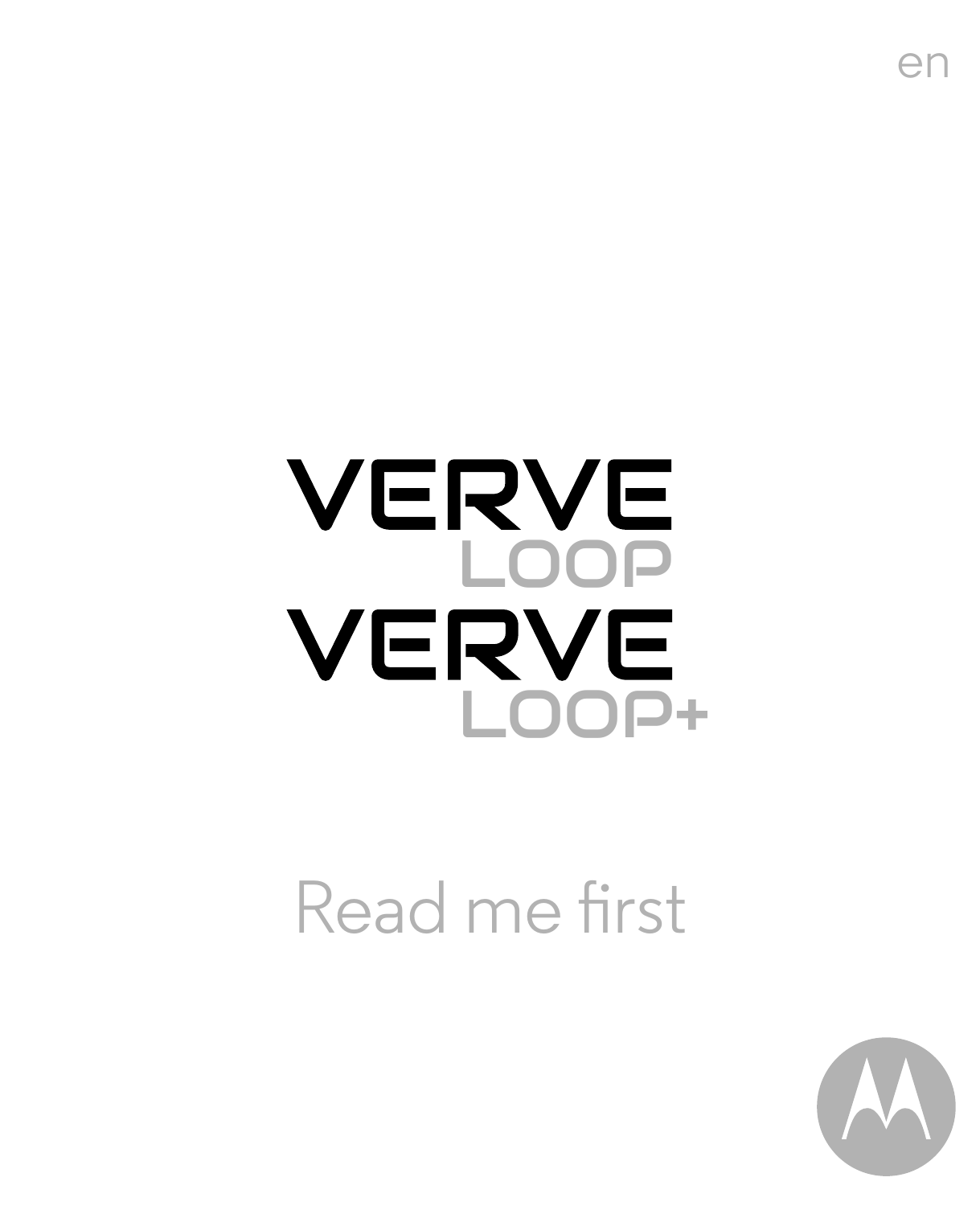#### **Your wireless earbuds**

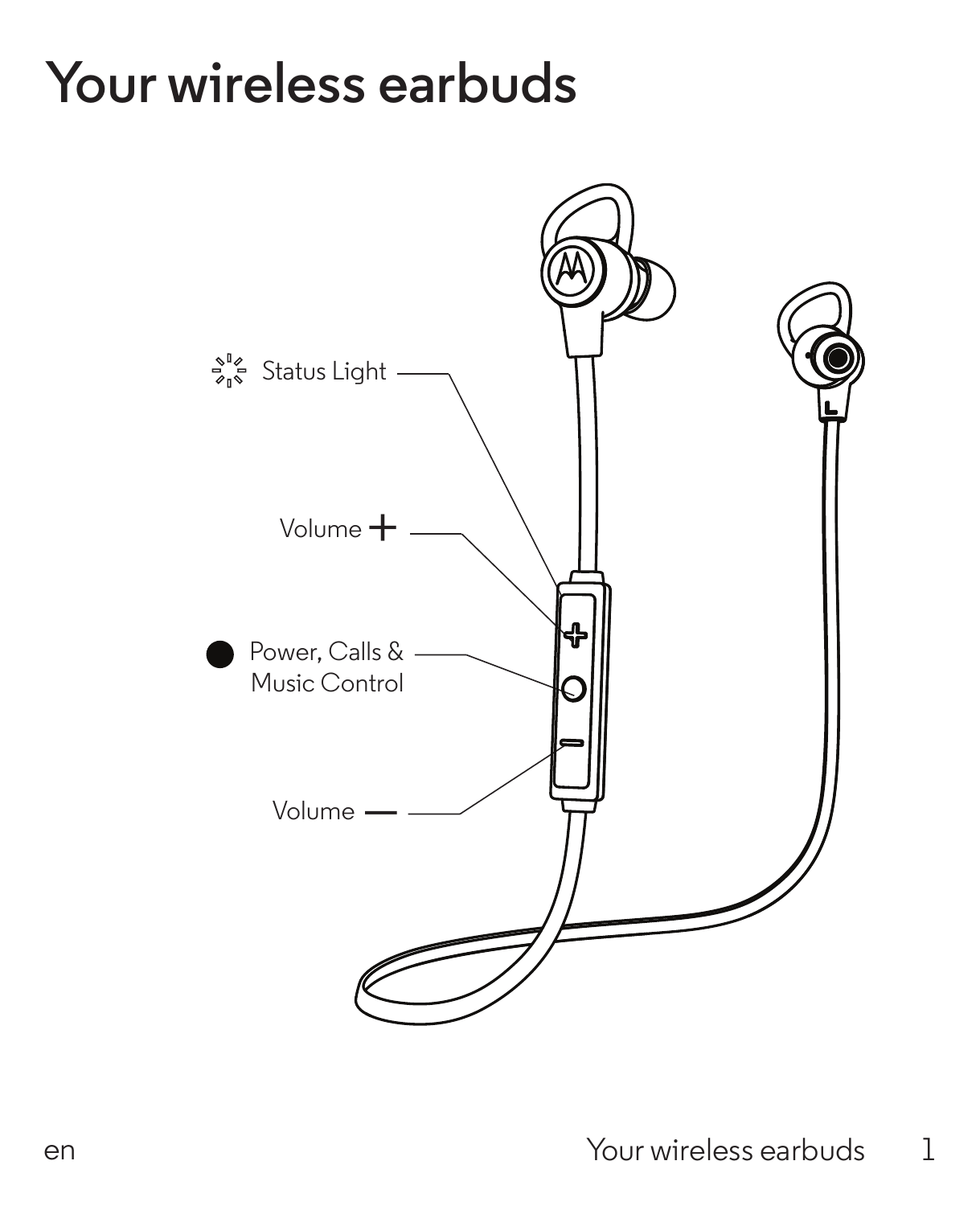# **Step 1: Charge up & power on**

**Note:** Before use, charge until the status light turns blue.



2 Step 1: Charge up & power on the control of the control of the control of the control of the control of the control of the control of the control of the control of the control of the control of the control of the control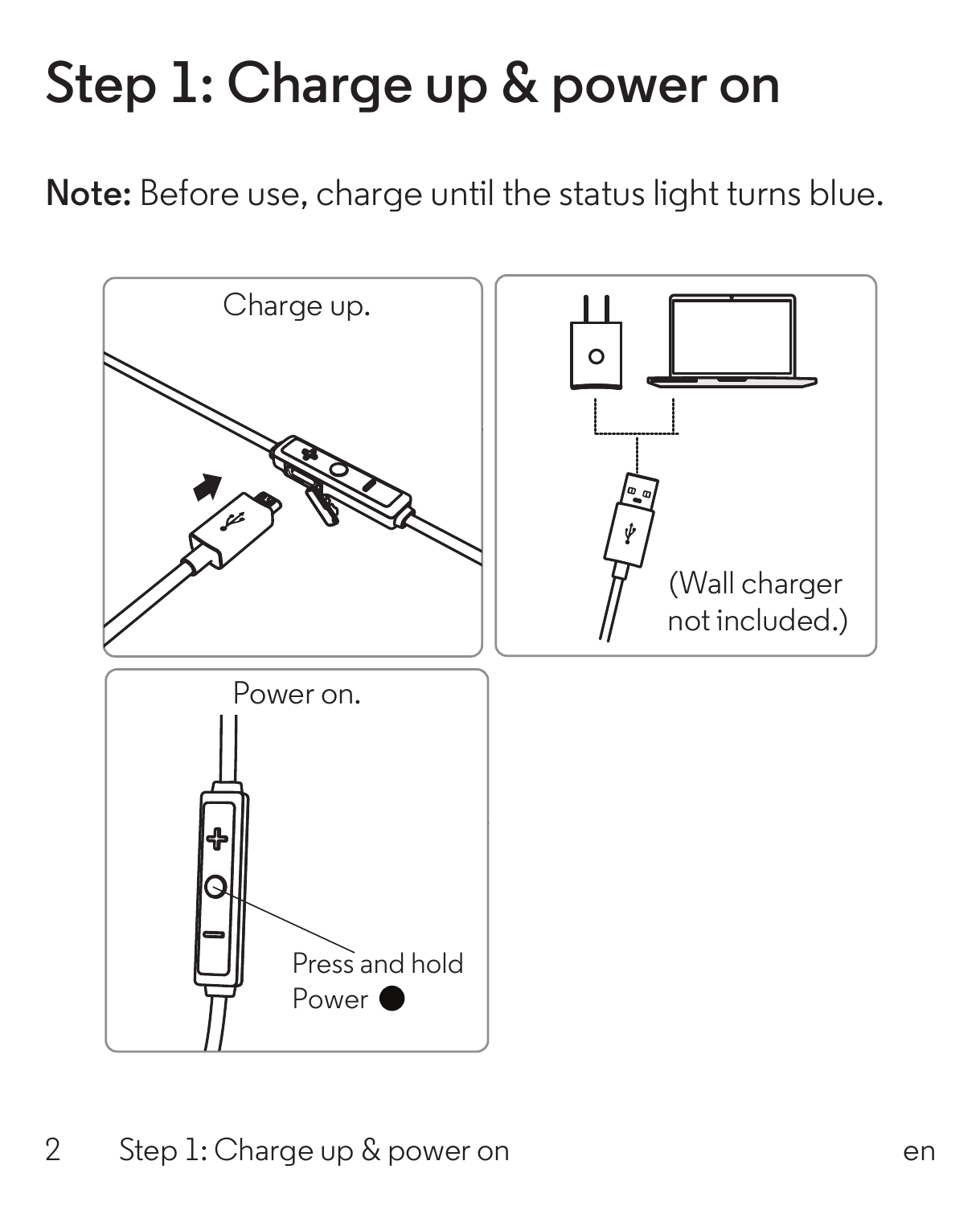### Step 2: Pair with Bluetooth<sup>™</sup>

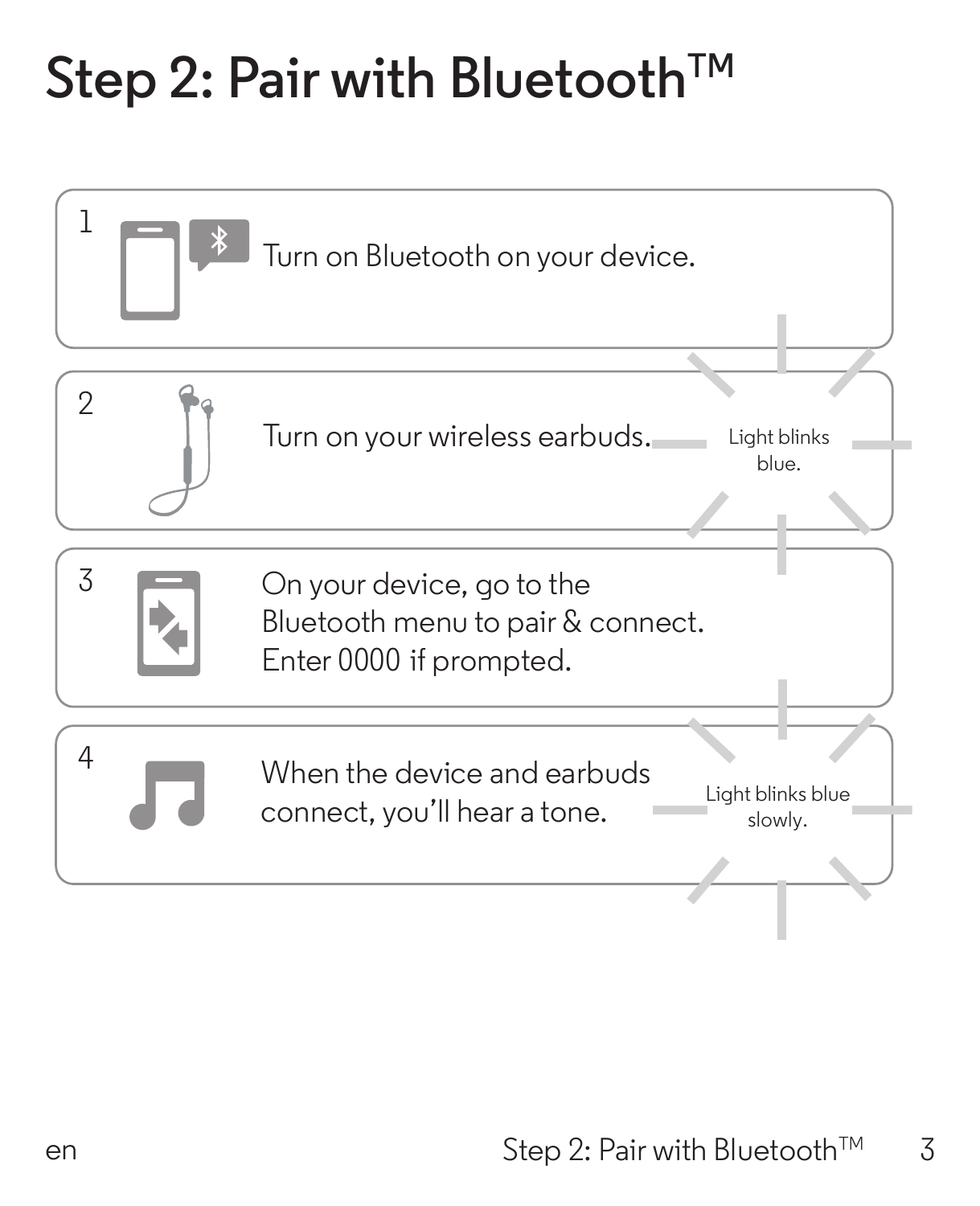# **Calls & Music Control**

Press the buttons on the control box to control calls, voice commands and music.

**Note:** Voice control may not work on some devices or in all languages.



**Note:** Some features are phone/ network dependent.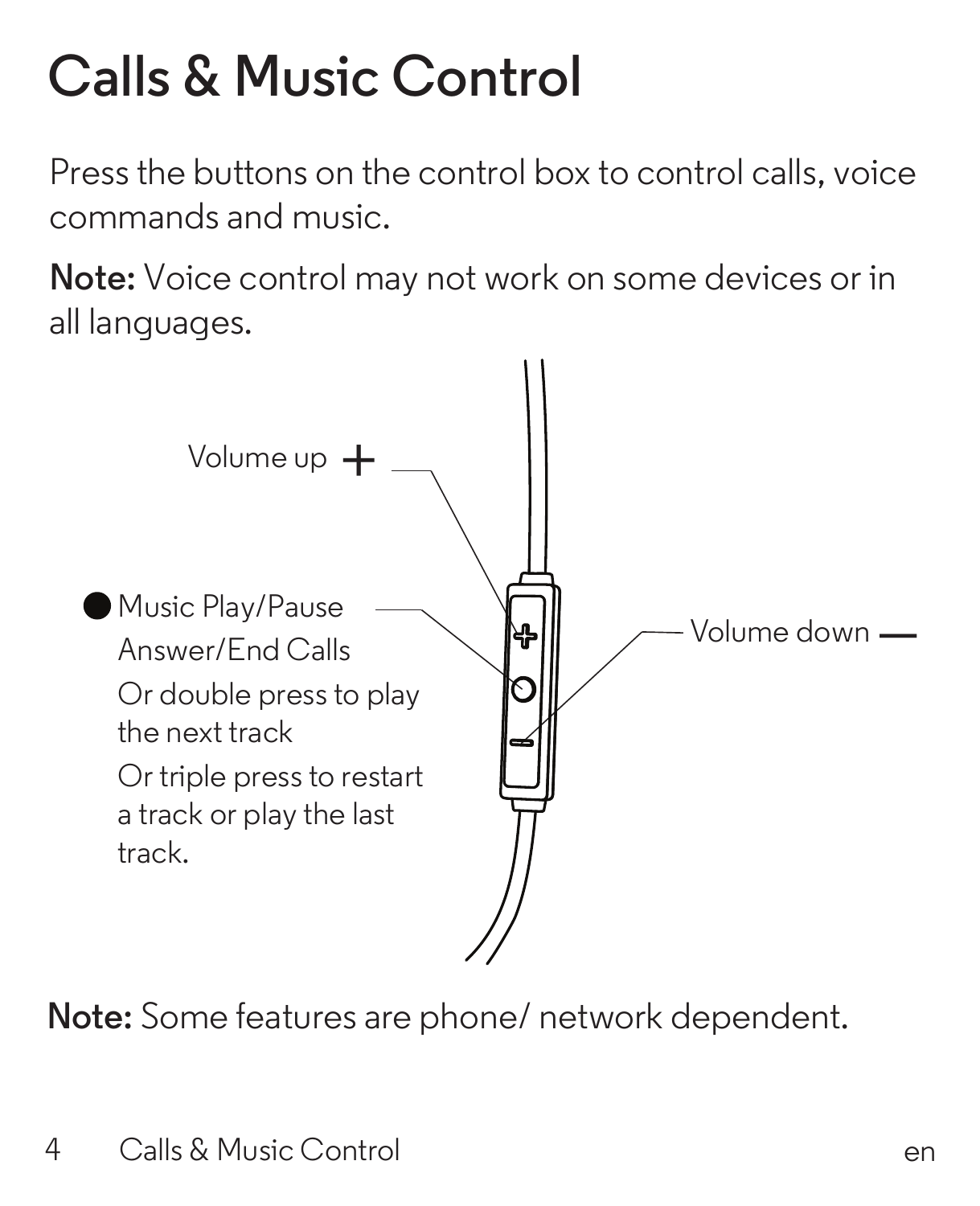| Music                                                                      |                                                                                          |
|----------------------------------------------------------------------------|------------------------------------------------------------------------------------------|
| play/pause                                                                 | press (                                                                                  |
| volume down/up                                                             | press $-$ or $+$                                                                         |
| next/previous track                                                        | double press or triple press                                                             |
| change EQ setting                                                          | press $+$ and $-$ at the same<br>time during music playback                              |
| Calls                                                                      |                                                                                          |
| answer/end call/<br>receive call in call<br>waiting mode and<br>music mode | pres <sup>•</sup>                                                                        |
| mute during call                                                           | press and hold $+$ and $-$                                                               |
| reject a call                                                              | press and hold $+$ or $-$                                                                |
| Voice                                                                      |                                                                                          |
| to issue a voice<br>command                                                | press and hold $+$ or $-$<br>during idle or music playback<br>mode, then say the command |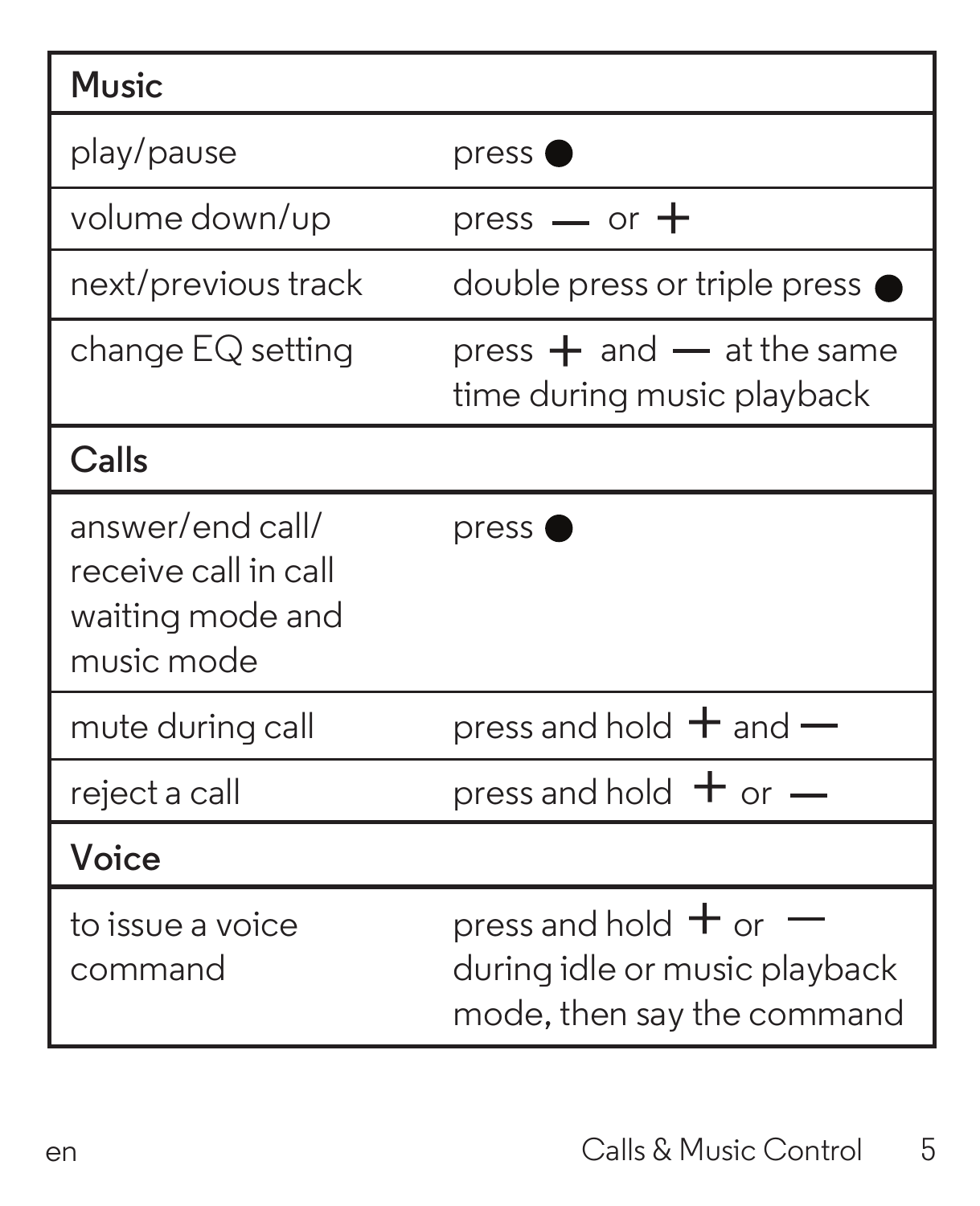#### **Advanced**

#### **Status Lights**

Full charge steady blue

Pairing mode blue indicator blinks twice repeatedly

Connected blue indicator blinks twice periodically

Low battery red indicator blinks slowly

Charging steady red

Power off blue indicator comes on for 1 sec

#### 6 Advanced errors and the series of the series of the series of the series of the series of the series of the series of the series of the series of the series of the series of the series of the series of the series of the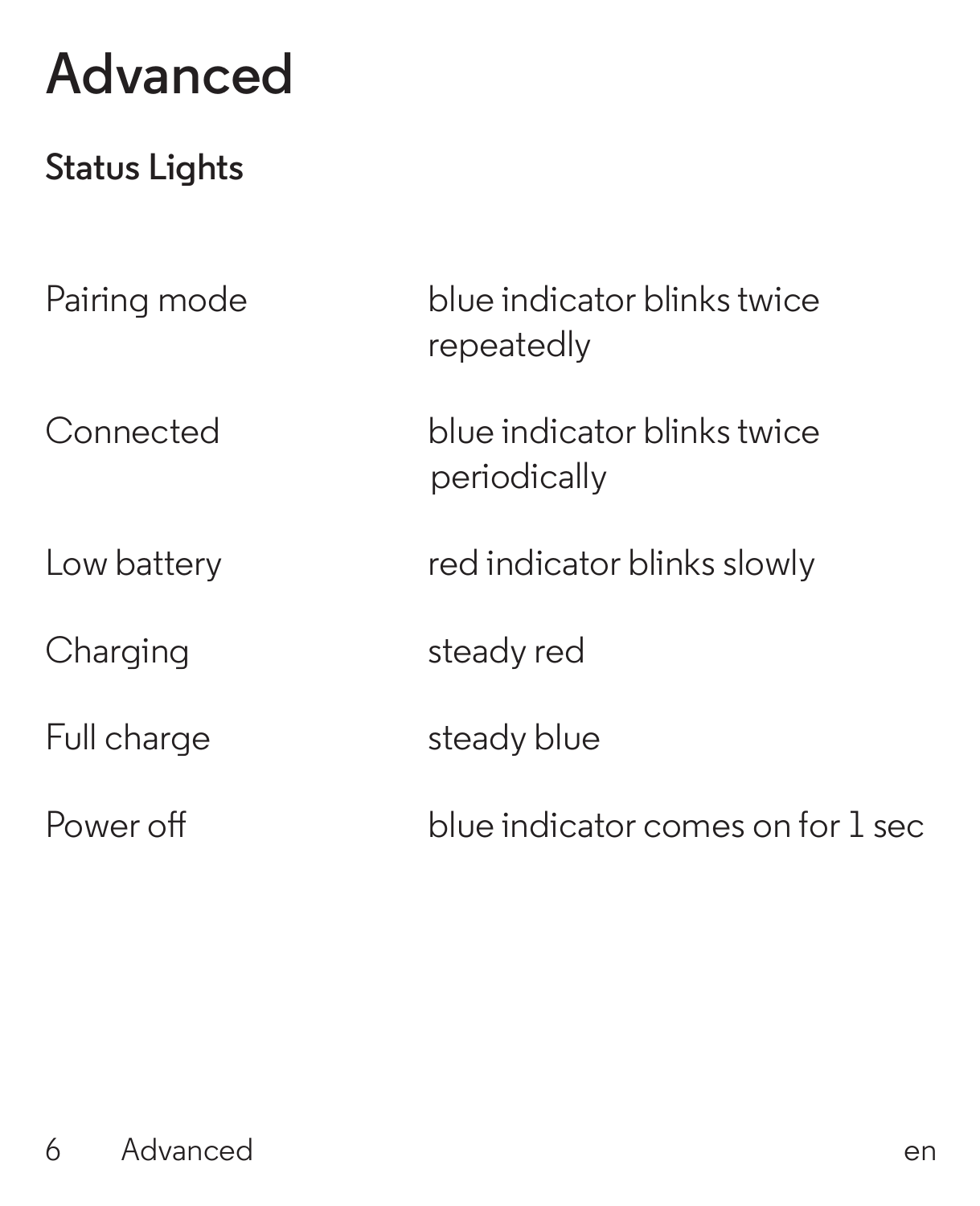#### **Charge Level Check**



**Note:** Your battery is designed to last the life of the product. It should only be removed by a recycling facility. Any attempt to remove or replace your battery may damage the product and void your warranty.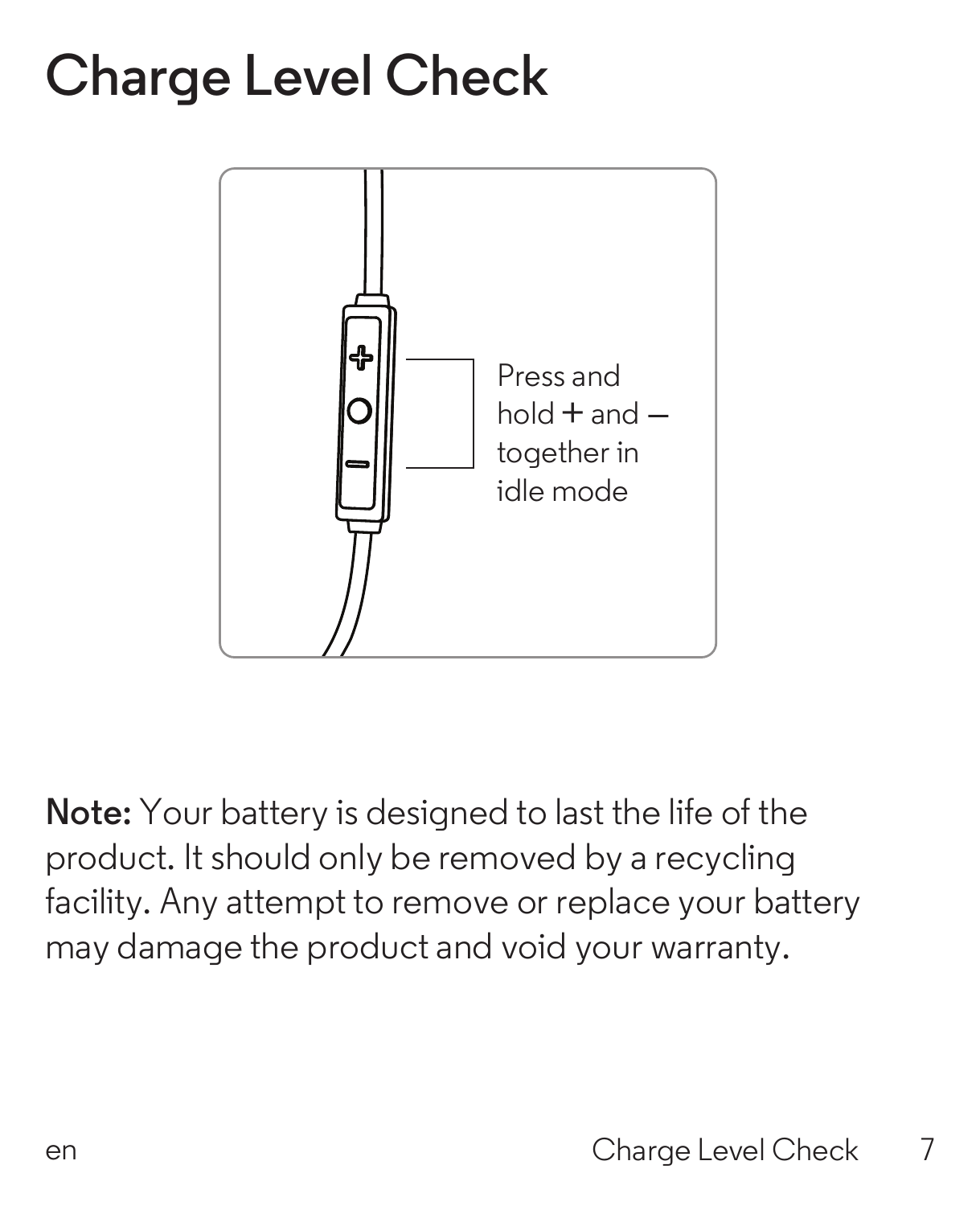### **Reset**

Turn off Bluetooth for all connected devices. Turn off the wireless earbuds, then press and hold  $\bullet$  and both volume buttons until the status light shows alternating red and blue for five times. You'll hear a tone.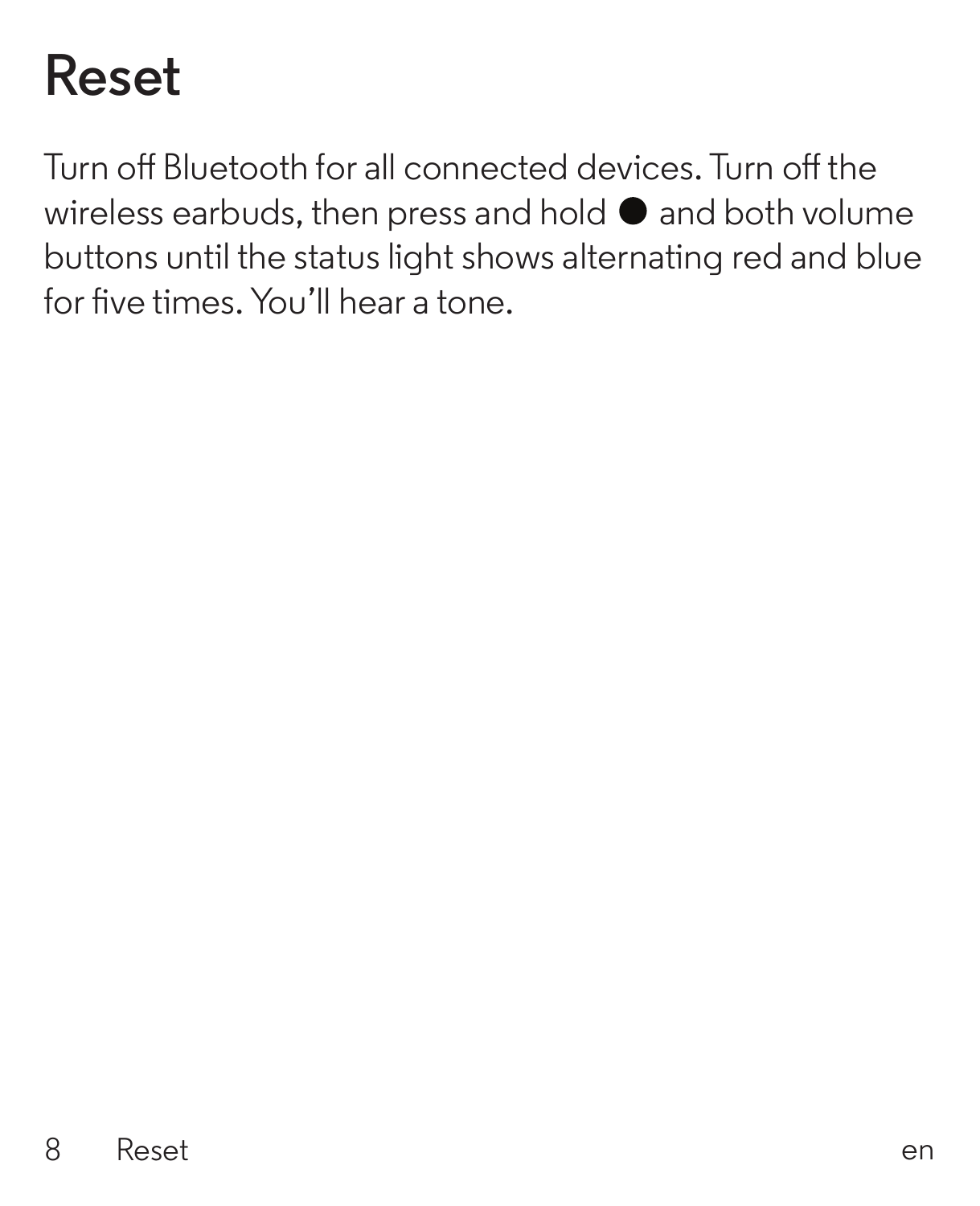### **Hubble ConnectTM for VerveLifeTM**

Hubble Connect for Vervel ife can greatly enhance your earbud experience. Download app for free at the App Store<sup>®</sup> or Google Play<sup>™</sup> (Android<sup>™</sup> 4.3 or higher)

- **Locate a lost earbud:** Locate on a map the last time your earbud was connected to your device.
- **Voice Prompts (Android only):** Choose either English voice prompt or tone.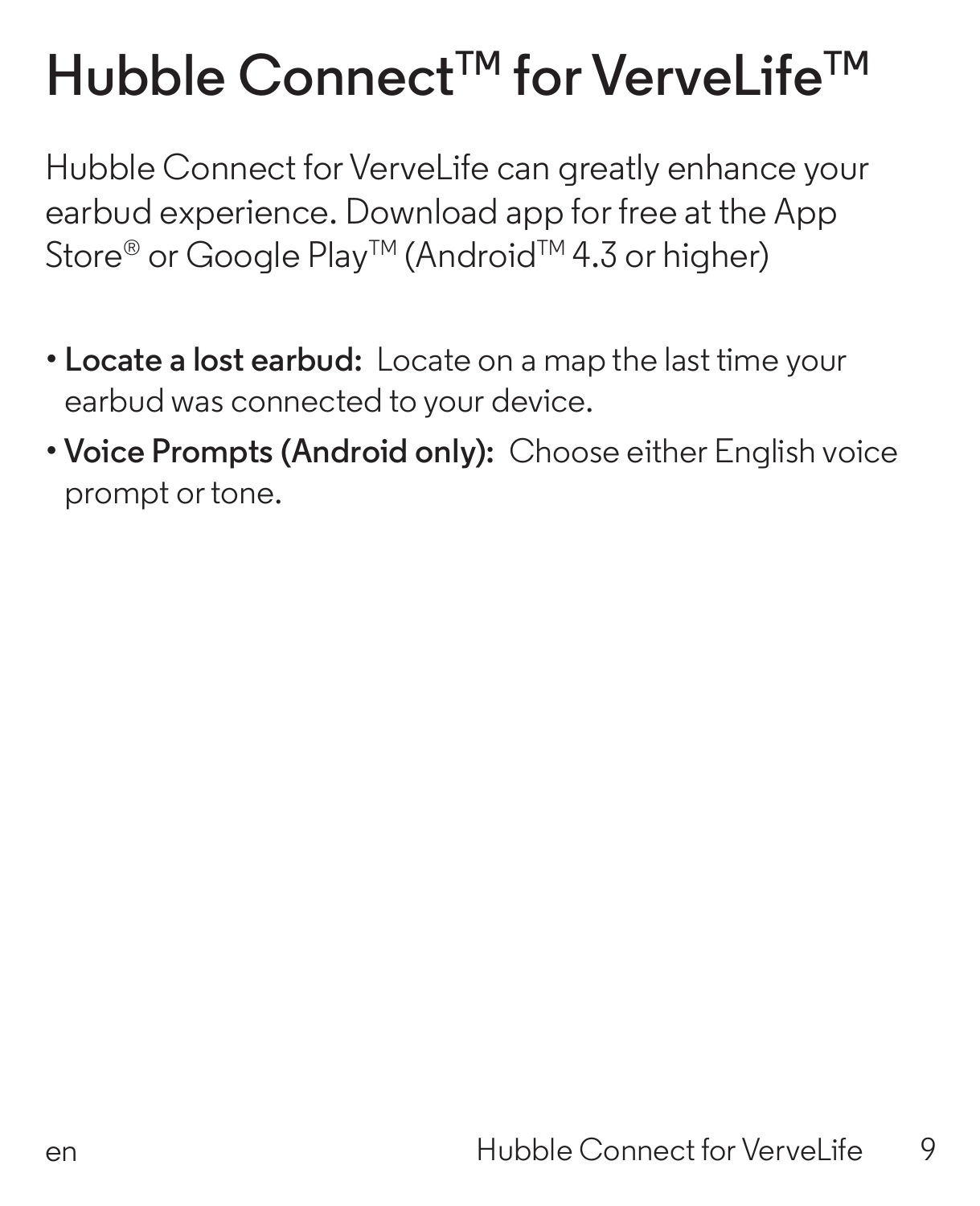# **Use this product responsibly**

Vervel oop is designed to give the user great sounding wireless earbuds. However the product should be used responsibly.

#### **Safety instructions for use**



To avoid hearing damage, keep the volume at a moderate level. Avoid listening to music at loud volume levels for prolonged periods of time asthis may cause permanent hearing damage or hearing loss.

Your hearing is delicate and highly sensitive so please listen to your music responsibly. For more information visit the Deafness Research Foundation www.drf.org Don't use Vervel oop when it is unsafe to do so. For example, while operating a vehicle, cycling, crossing a road, or any activity which requires your attention and ability to hear.

You should be aware of your surroundings and use VerveLoop responsibly.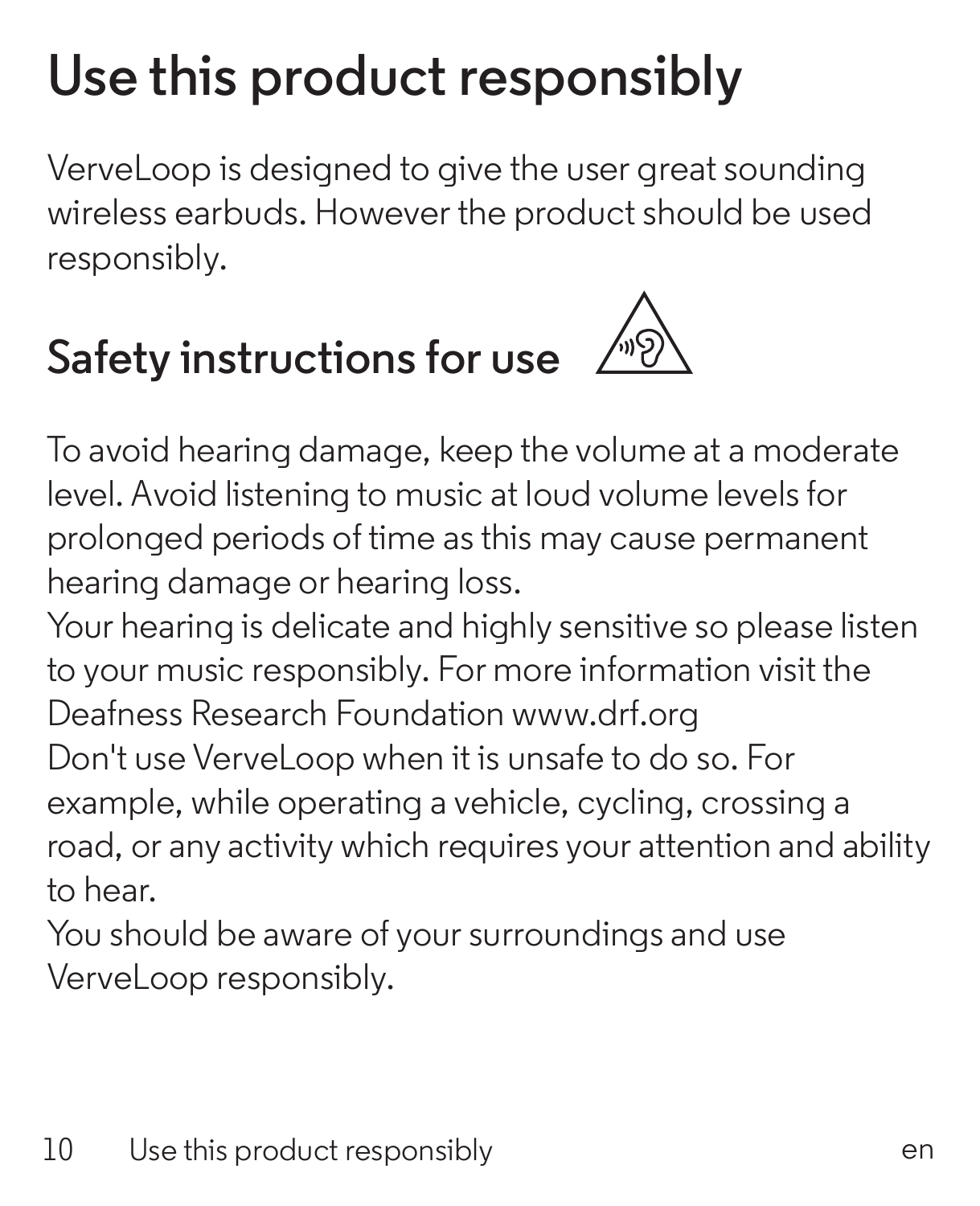# **Help & more**

- **Get help:** Visit www.motorolahome.com/support
- **Find accessories at:** www.motorolahome.com or www.verve.life

**Note:** If you're watching video while using your earbuds, your audio may be slightly out of sync with your video.

Manufactured, distributed, or sold by Binatone Electronics International LTD., official licensee for this product. MOTOROLA and the Stylized M Logo are trademarks or registered trademarks of Motorola Trademark Holdings, LLC. and are used under license. Apple logo is a trademark of Apple Inc., registered in the U.S. and other countries. App Store is a service mark of Apple Inc. Google Play and Android are trademarks of Google Inc. All other trademarks are the property of their respective owners. © 2016 Motorola Mobility LLC. All rights reserved.

Product ID: SH002 Bluetooth ID: D031128 FCC ID: VLJ-SH002 IC: 4522A-SH002